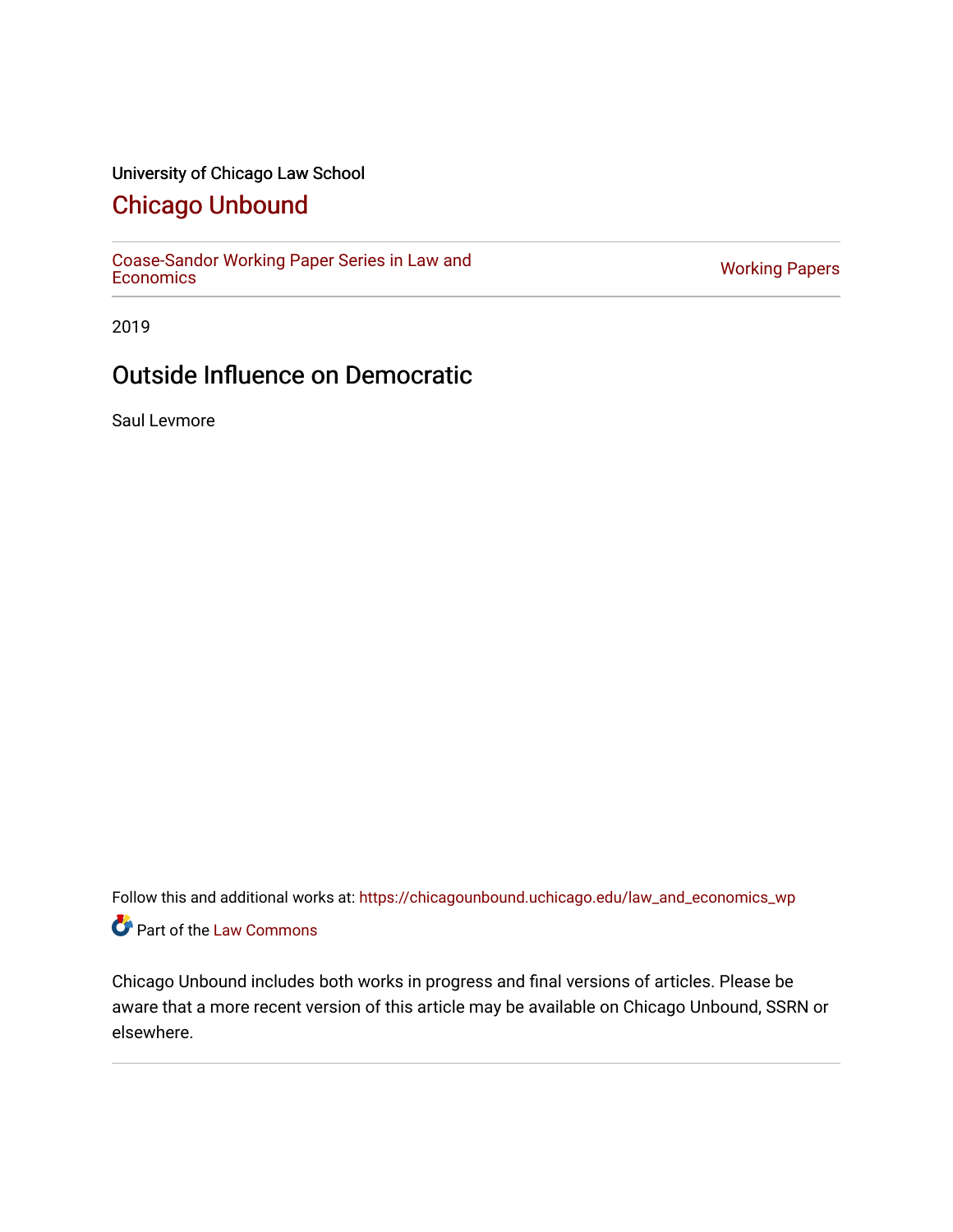### **Outside Influence on Democratic Elections**

**Saul Levmore[1](#page-1-0)** William B. Graham Distinguished Service Professor University of Chicago Law School Comments welcome: slevmore@uchicago.edu

#### Abstract

*The 2019 Indian general election, and especially the enormous amount of money spent on campaigning and befriending voters during the election season, has drawn attention to the question of whether and when "outside" support (in the form of money and other assistance) from companies and persons not directly involved in an election should be forbidden, tolerated, or even encouraged. Common reactions to outside influence are inevitably inconsistent, even if we account for the fact that losers are likely to decry the outside influence that advantaged the winners or, more likely, the incumbent party expected to win. A novel approach, influenced by law-and-economics and public choice theory, compares the value of each democratic jurisdiction deciding its own rules, with one that makes room for significant externalities across borders and among constitutions. Money transfers, or even vote buying, might make citizens better off than a constitutional or legislative rule allowing only nonmonetary transfers. Forbidding all outside influence is impossible as a practical matter and in a way that is consistent with free speech and other democratic values. Some money transfers might also be a means of taking intense preferences into account. The most important result is that common intuitions are likely to be wrong and are, in any event, certainly inconsistent.*

I. Introduction

 $\overline{a}$ 

The 2019 Indian general election, and especially the enormous amount of money spent on campaigning and befriending voters during the election season, has drawn attention to the question of whether and when "outside" support (in the form of money and other assistance) from companies and persons not directly involved in an election should be forbidden, tolerated, or even encouraged. Common reactions to outside influence are negative, but ultimately and necessarily inconsistent. The losing side (or sides) is likely to regard vote buying through any means as anti-democratic, as well as a practice that fosters corruption. It is unusual for the losing party (or parties) to have collected more money,<sup>[2](#page-1-1)</sup> or more outside money, than the winning party, but this alone hardly proves that money brings about victory in a political campaign. Donors, as we might call them, are often looking for rewards, and thus are more likely to support the

<span id="page-1-0"></span> $1$  Thanks to Paresh Lal for help with the details of and insights regarding Indian law.

<span id="page-1-1"></span><sup>2</sup> There is a strong correlation between electoral success and fundraising. *See* Wesley Lowery, "91% of the time the better-financed candidate wins. Don't act surprised." The Atlantic (2014). The correlation holds in many countries, though it hard to ignore the obvious selection effect; donors may prefer to give to candidates expected to win. *See* Gary W. Cox and Michael F. Thies, How Much Does Money Matter? "Buying" Votes in Japan, 1967-1990, 33 Comparative Political Studies 37-57 (2000); Myungsoon Shin, Youngjae Jin, Donald A. Gross, and Kihong Eom, Money Matters in Party-Centered Politics: Campaign Spending in Korean Congressional Elections, 24 Electoral Studies 85-101 (2005).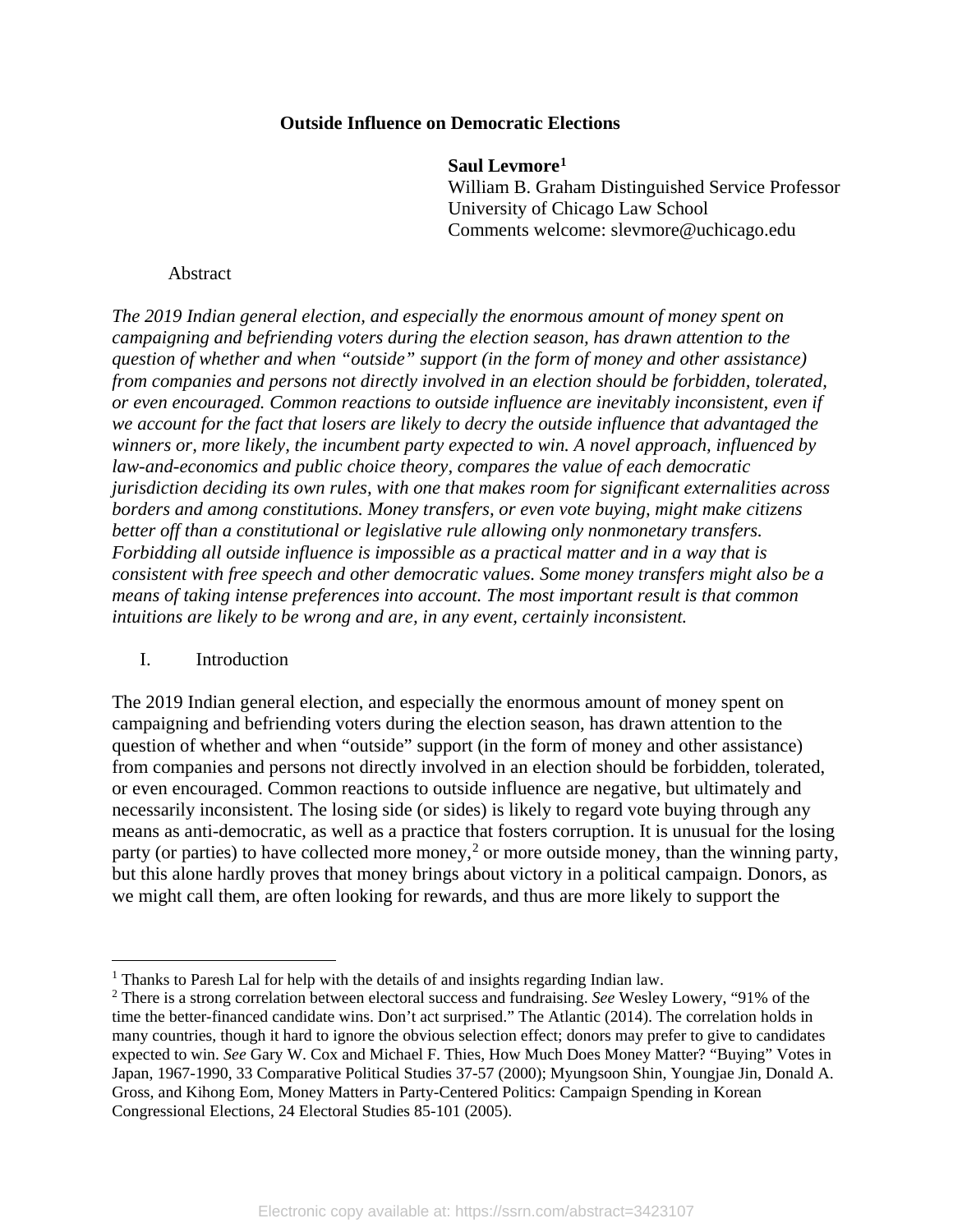perceived winner and the incumbent party.[3](#page-2-0) When in doubt, it is not unusual for donors to give to multiple contestants. Their goal is often not so much to influence the election, but to gain favor with the eventual winner or even with the incumbent during the period prior to the election. As Part II will show, it is difficult to fashion a consistent policy about outside, or cross-border, influences on politics. The discussion considers arguments based, first, on an idealized version of democratic rule, and then on one driven by the reality that what happens in one country, or jurisdiction, often affects another. These sensible approaches, labeled here as "confidence-indemocracy" and "concern-for-externalities," are shown to be in tension with one another. Part III then develops the somewhat surprising case for allowing or even encouraging outside interventions, especially in the form of money. It touches on ideas about decision-making outside of general elections, including the question of whether elected legislators ought to be able to pay one another for votes, and whether there is an argument for allowing judges on multi-member panels to do the same. Part IV concludes and suggests that allowing or even welcoming limited interference in politics, whether from inside or outside a jurisdiction, may be a second-best solution for some democracies.

## II. Democracy and externalities

## A. Confidence-in-democracy

There are at least two important arguments against outside influence.<sup>[4](#page-2-1)</sup> First, that the very idea of democracy is that those who are governed should decide things for themselves, normally by majority vote or by delegation to representatives or their delegees. The matter is complicated in India because many people remain registered in constituencies where they matured rather than in jurisdictions in which they live, and where voting has a direct impact; voters rarely return to their home districts to cast votes.<sup>[5](#page-2-2)</sup> Indian law seems aimed at preserving long term affiliations or ensuring that elected representatives will have strong ties to their original home constituencies.<sup>[6](#page-2-3)</sup> A second principle is that outside interest groups are likely to be tilted in favor of moneyed interests, and so should be limited or forbidden to interfere. Democratic decision-making, and

<span id="page-2-0"></span> $\overline{a}$ <sup>3</sup> *See* Taylor C. Boas, Daniel Hidalgo, and Neal P. Richardson, The Spoils of Victory: Campaign Donations and Government Contracts in Brazil, 76 Journal of Politics 415-429 (2014); Michael Barber, Donation Motivations: Testing Theories of Access and Ideology, 69 Political Research Quarterly 148-159 (2016). For an interesting proposal to reduce the influence-based incentives of political donations, see Ian Ayres and Jeremy Bulow, The Donation Booth: Mandating Donor Anonymity to Disrupt the Market for Political Influence, 50 Stanford Law Review 837-891 (1998);

<span id="page-2-1"></span><sup>&</sup>lt;sup>4</sup> To be sure, there are many other arguments that can developed against vote buying. Perhaps votes should be inalienable because they are personal and reflect a core human capacity. It is impossible to take on all such arguments here, as conceded in Part III, but the discussion concentrates on the two arguments noted in the text. As for an argument that voting is about human dignity, and must therefore never be commodified, note that very few democracies make voting mandatory, and this is perhaps an indication that it is something that belongs to the individual, who can set it aside or sell it. The argument against any one entity or person having multiple votes is more difficult to develop or defeat. Democracies allow coalitions and political parties, and these are devices for combining votes, and are rarely criticized on the basis of dignity-based arguments. <sup>5</sup> *See* Anupama Roy, Identifying Citizens: Electoral Rolls, the Right to Vote, and the Election Commission of India, 11 Election Law Journal: Rules, Politics, and Policy 170-186 (2012). Nevertheless, for the purposes of the discussion here, it is easier to think of a democratic model as opposed to an externality model, while keeping in mind that the democracy model is imperfect, or can be subdivided, because of voter registration systems.

<span id="page-2-3"></span><span id="page-2-2"></span><sup>6</sup> *See* Representation of the People Act 1951 (Part II.—Acts of Parliament), Chapters I–II.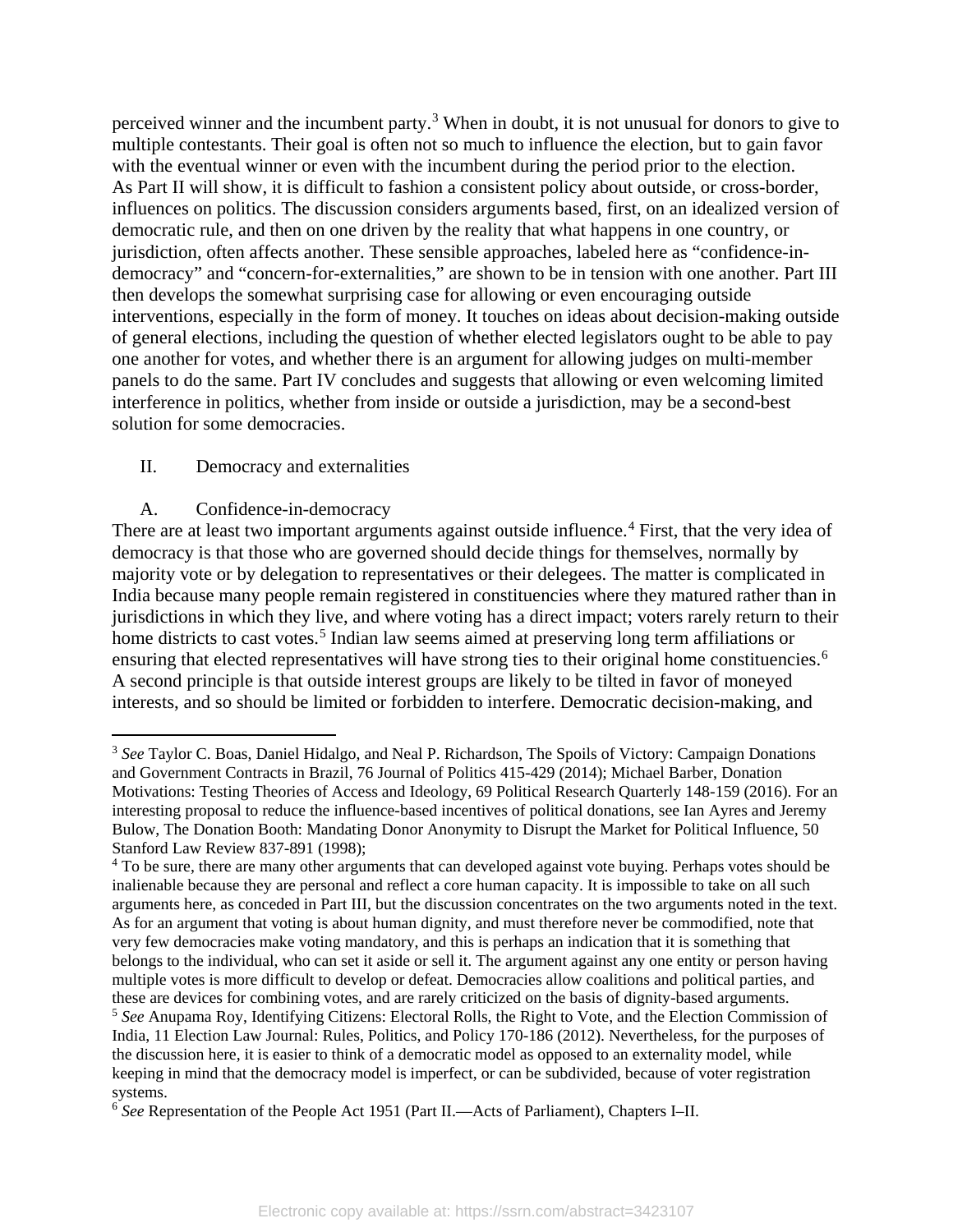majority vote in particular, is an alternative to markets; a central decision for a democracy is to decide what should be allocated to markets as opposed to voting – and then to judges or other government decision-makers bodies appointed by elected officials or elected in direct fashion. Some of this allocation between markets and democratic decision-making is written into constitutions, but some is decided by democratic decision-making itself, as when governments decide to privatize some government functions or – to the contrary – to forbid private ownership of weapons, and monopolize law and order in the hands of the government.[7](#page-3-0) Even when we understand that the government (or the constitution) decides what is allocated to governmental decision-making, there is the underlying question of whether some form of market is available to affect elections, and thus the lawmaking itself. Every democracy allows candidates for office to hire advertising firms and to rely on polls run in the private sector, to take two simple examples, so there is always some outsourcing to private markets. All democracies permit neighbors to try to influence one another through conversation, so that a one-person-one-vote principle is subject to rules or market-mechanisms that influence how voters are informed. Any system that penalizes citizens who try to influence fellow citizens' political judgments would be derided as illiberal. It is probably impossible to completely separate politics from markets.

Still, some countries, like the United States, forbid money contributions from abroad to political parties or candidates for office, while other countries do not.<sup>[8](#page-3-1)</sup> India permits limited contributions from foreign entities, and places various limits on contributions, especially to individuals rather than parties, but enforcement of these rules is difficult and rare. [9](#page-3-2) Most of these countries allow

<span id="page-3-0"></span> $<sup>7</sup>$  Political elections as currently organized have many defects but also some obvious virtues. Among these</sup> virtues is that no voter or contributor who prefers candidate G has reason to vote for, or to support, H. In contrast, a market in votes will create the risk that voters, while holding out for higher prices or waiting to buy at lower prices, will vote or sell perversely. This does not rise to the level of a paradox, because it is not as if the rational voter is expected to vote for the candidate she least prefers (at the offered price), but it does amount to a serious danger that markets will do harm rather than good, even when measured on their own terms. Another, perhaps overwhelming, defect of a market in voting rights, is that wealth effects might dominate preference intensities, just where a majority is inclined to limit the effects of unequal wealth. But there are ways of limiting wealth effects. Eventually, limited markets may retain the quality of avoiding perverse voting behavior even as they remain simple enough to provide a sense of legitimacy.

<span id="page-3-1"></span><sup>8</sup> For United States law, see 52 USC § 30121. India, as of 2016, relaxed its legal definition of "foreign" for purposes of foreign contributions, which are still unlawful. See Milan Vaishnav, Political Finance in India: Déjà Vu All Over Again, Carnegie Endowment for International Peace (2019). Canada, France, Israel, Mexico, and Brazil do not allow any foreign corporations or entities, or domestic corporations, to make political donations. At the other extreme South Africa, has no campaign restrictions, and Italy, does not restrict foreign donations. In the middle are Germany and Russia, which allow corporate giving if firms are not majority foreign-owned. Japan has recently legalized foreign corporate contributions. Jieun Lee, Foreign Direct Investment in Political Influence, Working Paper, 2018.

[https://www.internationalpoliticaleconomysociety.org/sites/default/files/paper-uploads/2018-10-28-21\\_42\\_07](https://www.internationalpoliticaleconomysociety.org/sites/default/files/paper-uploads/2018-10-28-21_42_07-leejieun@umich.edu.pdf) [leejieun@umich.edu.pdf.](https://www.internationalpoliticaleconomysociety.org/sites/default/files/paper-uploads/2018-10-28-21_42_07-leejieun@umich.edu.pdf) Within the United States, Alaska now restricts partially-foreign-owned corporations from spending in its elections process. *See* Alaska Stat. § 15.13.068 (2018), 132 Harvard Law Review 2402- 2409 (2019).

<span id="page-3-2"></span><sup>&</sup>lt;sup>9</sup> See Ellen L. Weintraub and Samuel C. Brown, Following the Money: Campaign Finance Disclosure in India and the United States, 11 Election Law Journal: Rules, Politics, and Policy, 241-266 (2012).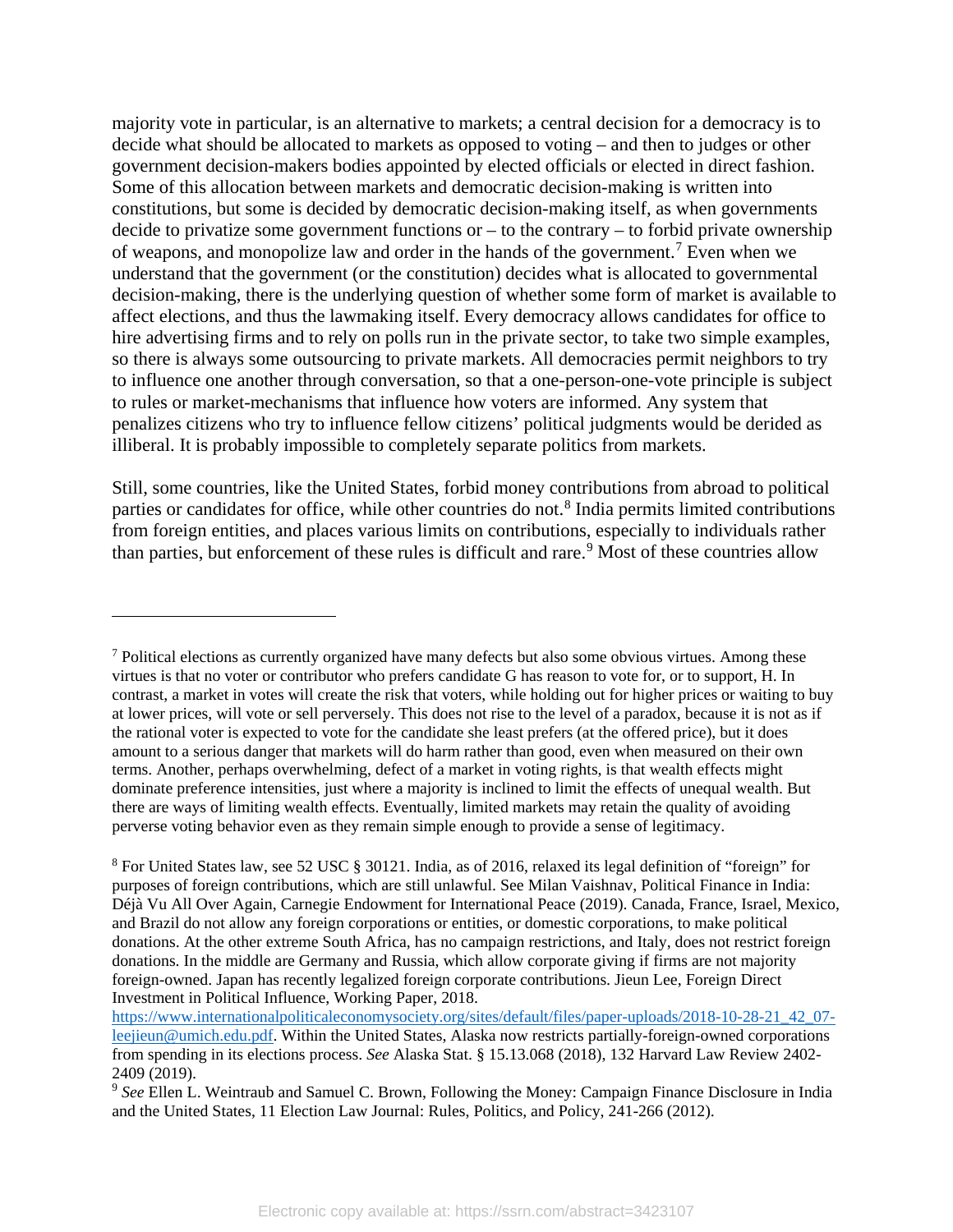domestic contributions, though sometimes these are subject to limits.<sup>[10](#page-4-0)</sup> It is apparent, but also usually attractive, that each jurisdiction (or nation) decides the degree to which markets and wealth are permitted to influence democratic decision-making. Outright bribes and vote buying might be forbidden, whether from inside or outside a jurisdiction, and we can imagine that each jurisdiction is trusted to decide its own rules consistent with democratic, self-rule principles. Each decides on the allocation between markets and politics, and then also about the degree to which money is allowed to influence politics (from inside or the outside). Confidence-indemocracy is consistent with a view that each jurisdiction will do a good job if allowed to decide these rules for itself.<sup>[11](#page-4-1)</sup> It leads to the principle that each jurisdiction should decide in some democratic way how much, and what kind of, outside influence to permit. For example, and quite relevant to India, and several other nations, a country might decide to allow citizens who "intend" to return home to vote while they are abroad, even though this presents obvious problems of enforcement. An alternative is to require citizens to return "home" in order to vote, as is the case in Israel.<sup>[12](#page-4-2)</sup> With respect to this and other matters, the more one has confidence in democracy, the more one is inclined to trust a state to decide its own rules.

We might expect institutions that are liberal in this regard to require disclosure of the source of funds that affect political outcomes. Just as some jurisdictions require candidates for office to announce the source of their campaign funds and their approval of campaign advertisements, they might be even more insistent that the voters know when influence has come from outside the jurisdiction. Such revelation might help or disadvantage a candidate running for office, but if the idea is to abide by the confidence-in-democracy idea, then voters need all the knowledge that can be mustered. I will return below to the question of why voters might like direct contributions from abroad, whether or not disclosed to their compatriots. Similarly, each jurisdiction can decide in democratic fashion how much its government or its citizens are permitted to try and influence *other* jurisdictions. Interference is an export as well as an import. No symmetry is required, and there is certainly no need for a balance of trade. Americans and Europeans may be horrified at the prospect of Russian influence on their elections, but they take as given their own newspapers' and politicians' freedom to try and influence Russia's government or Israel's elections. A trade imbalance is considered desirable and even moral, when the observer is confident about right and wrong.

There is an analogy here – or even a direct symmetry in law – to boycotts. Most democracies feel free to boycott the goods of another nation, much as individuals feel free to choose one store

<span id="page-4-0"></span> $10$  Canada, for instance, does not allow corporate campaign contributions at the federal level, though some provinces allow corporations to contribute to parties. For the federal Canadian rule, see Canada Elections Act, S.C. 2000, c. 9, 363(1). For a discussion of provincial rules, see D. M. Brock and H. J. Hanson, Raising, Spending, and Regulating Party Finances in the Provinces, 9 Canadian Political Science Review 55-74 (2015). Israel does not allow campaign contributions by corporations to national political candidates. LOC [https://www.loc.gov/law/help/campaign-finance/israel.php.](https://www.loc.gov/law/help/campaign-finance/israel.php) France has a nearly total ban on entity contributions, other than political parties and certain groups. [https://www.loc.gov/law/help/campaign](https://www.loc.gov/law/help/campaign-finance/france.php)[finance/france.php.](https://www.loc.gov/law/help/campaign-finance/france.php)

<span id="page-4-1"></span> $11$  A country might decide to allow citizens who "intend" to return home, to vote while they are abroad, though this presents obvious problems of enforcement. As emphasized in the text, the more one believes in democracy, the more a state ought to be trusted to decide its own rules.

<span id="page-4-2"></span><sup>&</sup>lt;sup>12</sup> See Rainer Baubock, Expansive Citizenship: Voting beyond Territory and Membership, 38 PS: Political Science and Politics, 683-687 (2005).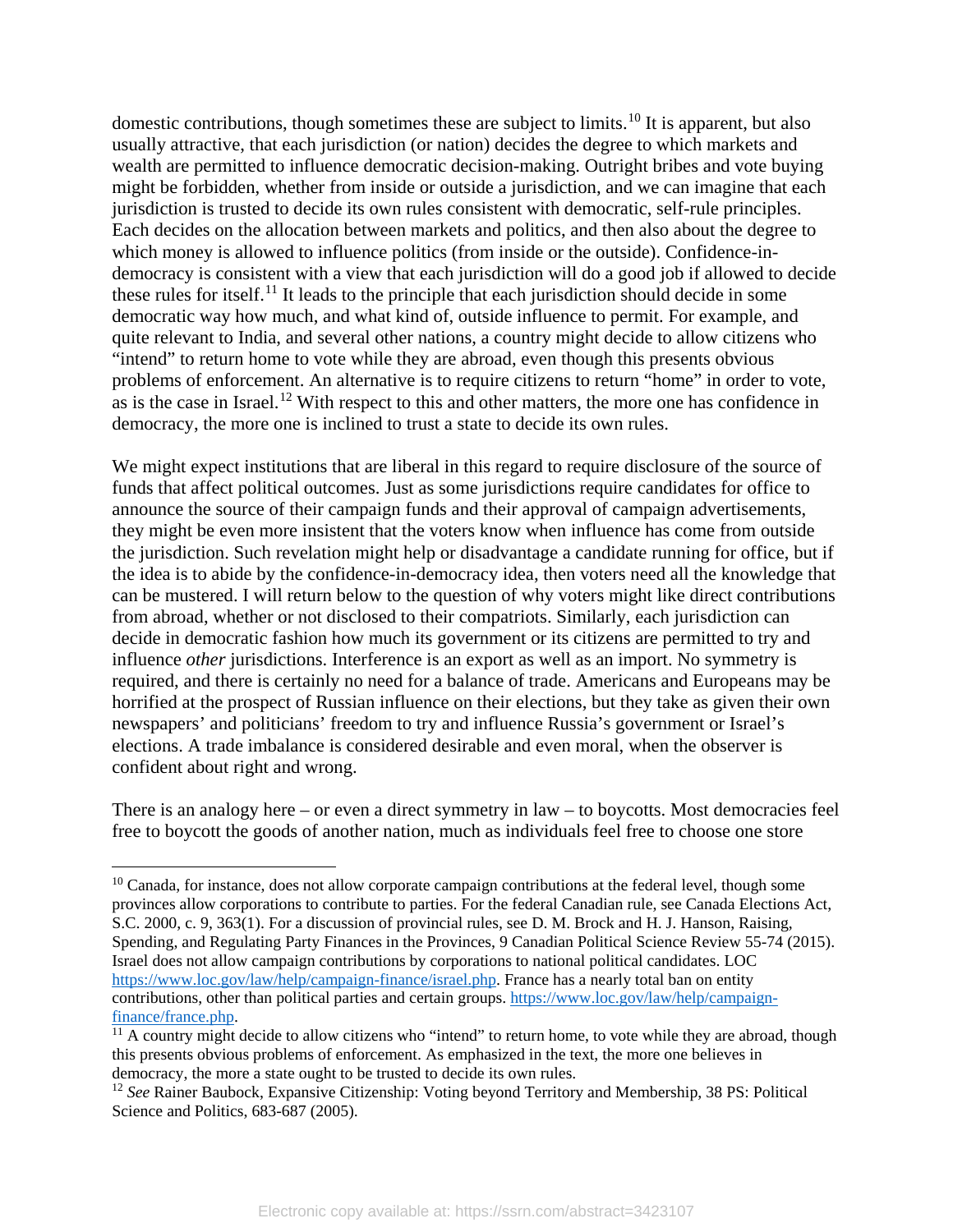over another, and even to advertise a private boycott, whether for personal or political reasons. An example of political aims was the wide boycott of Apartheid-era South Africa, beginning in the 1960s and ending in the 1990s when true elections began. Nations feel free to ban both exports and imports, often for political reason, and they may do one and not the other. They may forbid their citizens from visiting another country while not refusing entry to citizens from that country. Correspondingly, foreign trade is used to encourage political regimes abroad, or to encourage instability. The conflict between externalities and democratic thinking disappears in the minority of cases where the cross-border intervention can be said to promote democracy in the foreign country, for the point is to advance confidence-in-democracy.

#### B. Externalities

 $\overline{a}$ 

A second, often opposing, view, is that it is fair and efficient to allow outside influence because the confidence-in-democracy idea does not fully consider the utility of people in other jurisdictions. One country might want to encourage another to pollute less or to save an endangered species, and it might do so by trying to influence political decisions across borders. Readers who start out intuitively opposed to outside intervention, usually because it favors the moneyed class or it interferes with the confidence-in-democracy idea, should consider two counter-points. First, many democracies, including India, allow internal money to be used for advertisements and other campaign expenses.<sup>[13](#page-5-0)</sup> This can be defended as necessary to inform voters, to allow for free speech, or to allow for the expression of intense preferences. Second, nothing stops a democracy from limiting or banning inside and outside money, unless there is a constitutional restraint on free speech grounds.[14](#page-5-1)

Law-and-economics suggests a third reaction, based on the external effects of one jurisdiction on the citizens of another. If, for instance, the U.S. is worried about climate change so much that its government or several of its citizens use their wealth to encourage India to use different fuels, or to "pay" for India to pass legislation that limits the use of certain kinds of coal, would anyone really object on the grounds of a distaste for outside influence and a tampering with India's democratic process? Both sides would be better off – as is true of most transactions – as one side's greater wealth would benefit the less-well-off recipient. The benefit comes in the form of the transferred resources, and might be enhanced by long-term environmental benefits. There is well-known moral objection to one country paying another to *accept* pollutants, or simply trash, but it is unlikely that there would be a similar objection to payments made in order to improve the environment rather than to transfer unwanted materials form one country to another. These examples nearly dispose of the argument that it is always offensive for wealth to affect crossborder arrangements.

It remains, however, for us to consider the claim that cross-border interference on grounds of externalities is only acceptable when wealth serves to advance a common good, at least as perceived by the international community. Most people look back on the international

<span id="page-5-0"></span><sup>13</sup> *See* David Gilmartin and Robert Moog, Introduction to "Election Law in India," 18 Election Law Journal: Rules, Politics, and Policy, 136-148 (2012); M. V. Rajeev Gowda and E. Sridharan, Reforming India's Party Financing and Election Expenditure Laws, 18 Election Law Journal: Rules, Politics, and Policy, 226-240 (2012).

<span id="page-5-1"></span><sup>14</sup> The United States remains an anomaly in this regard. See *Buckley v. Valeo*, 424 U.S. 1 (1975); *Citizens United v. Federal Election Commission*, 558 U.S. 310 (2010).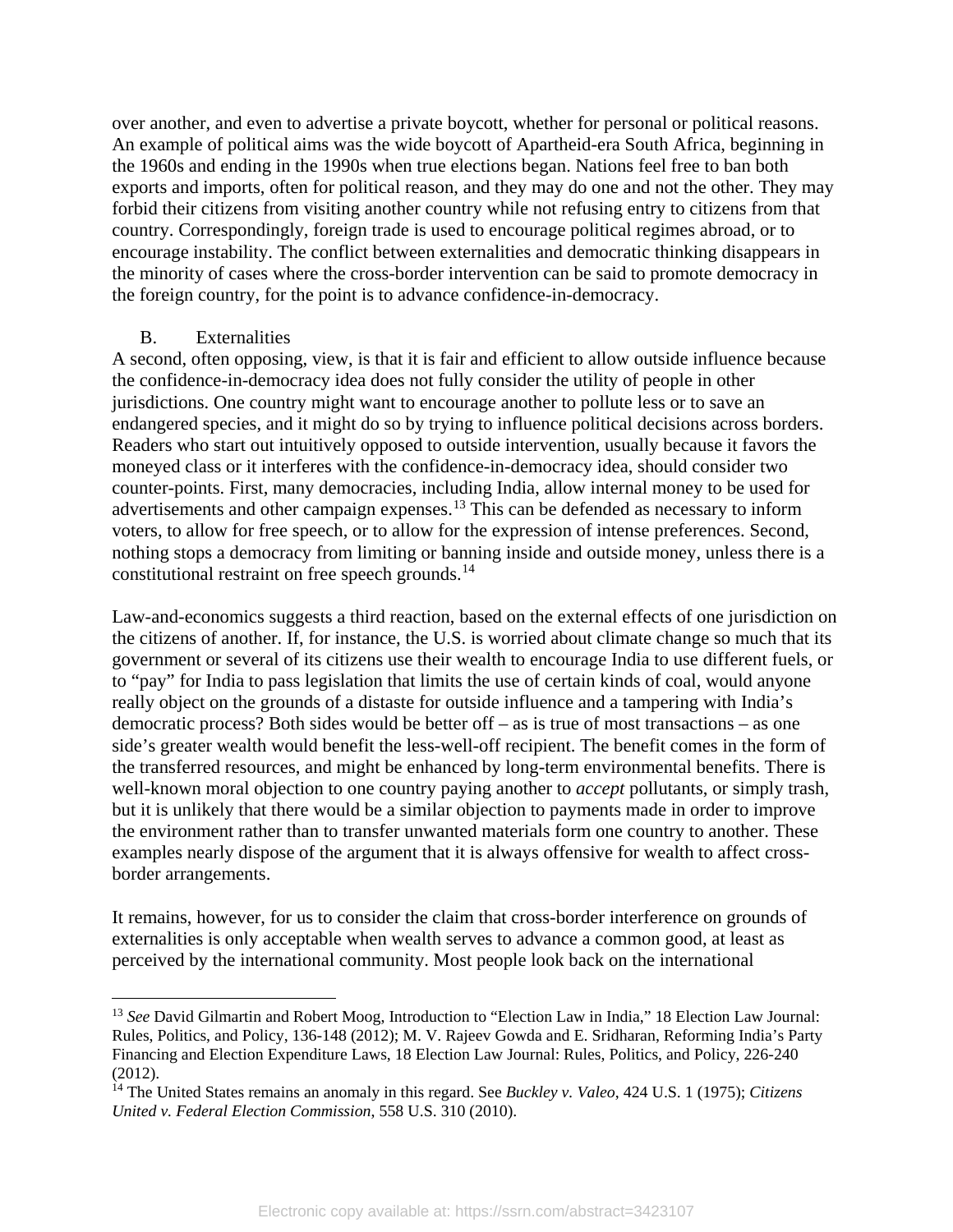Anti-Apartheid movement with admiration, and most regard cross-state Freedom Riders (Civil Rights activists in the U.S. who went from Northern to Southern states in the 1960s to promote the cause of civil rights) as heroes, rather than as persons who could afford to travel to other states and thus impose their preferences regarding racial equality. Had it been the reverse, with rich Southerners in the U.S. traveling north to encourage race discrimination, we might well frame the objection as one based on using wealth to influence politics in another jurisdiction. The larger claim is that interference from other jurisdictions is simply based on the politics or preferences of the observer, so that there is no right answer to the general question about outside intervention and influence. This claim is stronger when the interference is in the hands of wealthier countries or people, so that we cannot be sure that their utility can be compared with that or poorer people or jurisdictions. If a group thinks that a policy or candidate in its own jurisdiction is morally offensive, it will disapprove of foreign interference that solidifies this policy or candidate. And if the foreign interference is an attempt to undo what is regarded as offensive, then suddenly foreign interference will be welcomed by the global community.

But imagine that we can put wealth aside, as when there is a serious limit on individual politically directed contributions, or when two jurisdictions, or adherents to opposing viewpoints, have similar wealth per capita. In this case, there is a reasonable argument for foreign interference because of external, or cross-border, effects. Consider the case where one state, O, has factories that employ many people but that also pollute the atmosphere; prevailing winds drive these pollutants to the east, to a neighboring jurisdiction, P. Voters in O might rationally prefer laws that permitted the pollution because they do not take the cost and preferences of P's citizens into account. An even more interesting case is where P's citizens value scenic beauty that for some reason does not appeal to citizens of O. O will not take P's (pure) preferences into account. If there is some negative externality running in the other direction, O and P might simply agree that each will behave in a way that satisfies the other. If not, a law-and-economics reaction, beginning with the Coase Theorem, is that the government of P could buy the factories in O and install better smokestacks, or shut them down with some payment to employees.[15](#page-6-0) But the more interesting application of the bargaining idea is for P, or interest groups in that jurisdiction, to pay O to enact laws that reduce the pollution or save the scenic view. Another version of this kind of foreign interference or influence would be to finance the election of political candidates in O, who promise to reduce the pollution. Finally, and somewhat equivalently, P or some of its offended citizens, might actually pay voters in O in order to change the outcome; these recipients would vote for new environmental laws or for politicians who are dedicated to reducing the problem that largely affects the neighboring state, P. Payments from across the border can in this way change the political outcome and take account of the negative externality suffered by non-voting, foreign citizens. It is apparent that voters in O (and especially poorer voters, though the discussion here has tried to eliminate the issue of wealth disparities) might be better off with a rule that allows or even encourages payments from abroad, and this is especially so if some of the transferred money is directed to workers in O who are made worse

<span id="page-6-0"></span><sup>&</sup>lt;sup>15</sup> See R.H. Coase, The Problem of Social Cost, 3 Journal of Law and Economics 1-44 (1960); Fred S. McChesney, Rent Extraction and Interest-Group Organization in a Coasean Model of Regulation, 20 Journal of Legal Studies 73-90 (1991). For a re-interpretation of Coase's case study of lighthouses which argues that public-private bargaining reaches an efficient result, rather than private-private bargaining as Coase originally indicated, see Elodie Bertrand, The Coasean Analysis of Lighthouse Financing: Myths and Realities, 30 Cambridge Journal of Economics 389-402 (2005).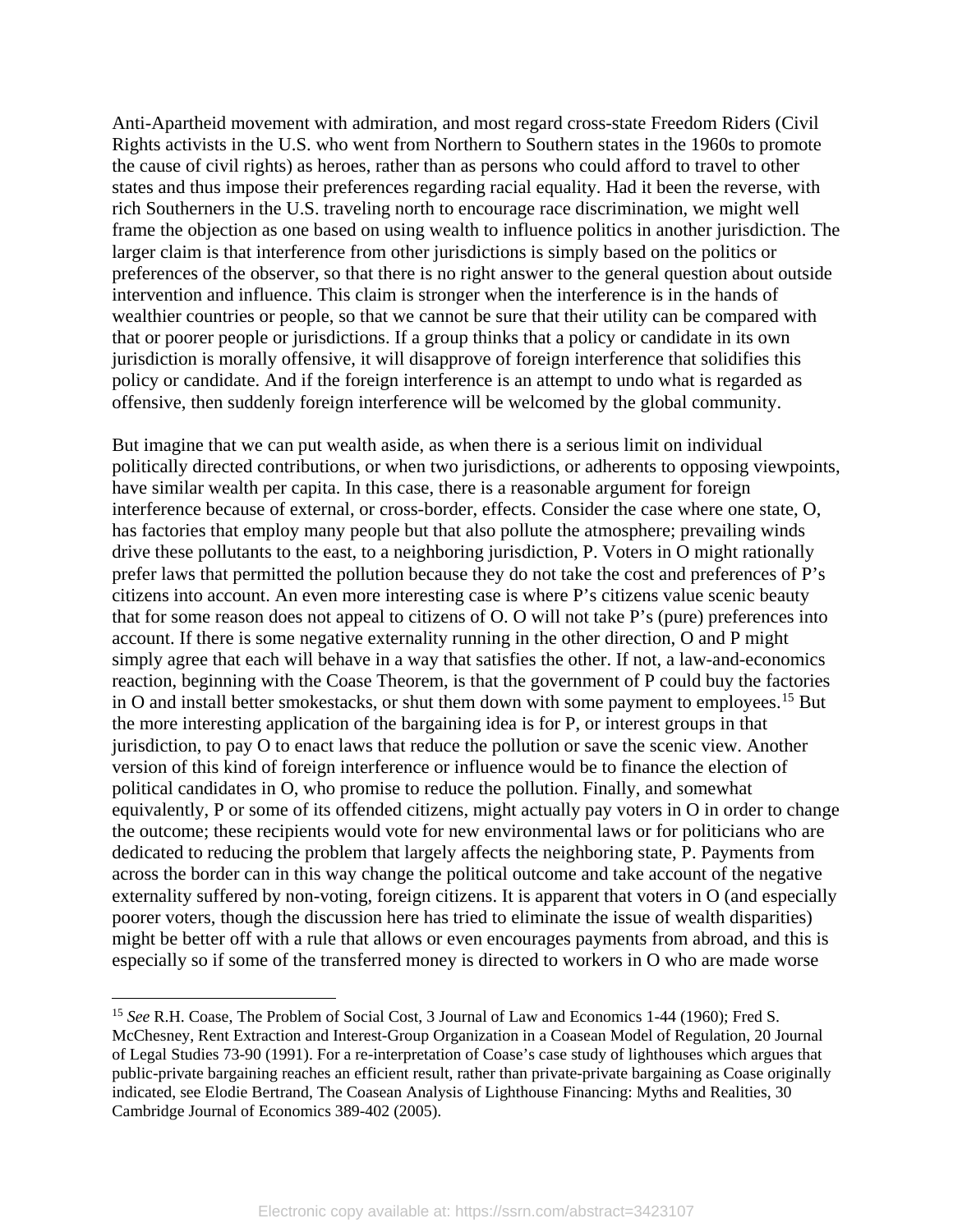off. This is the essence of the concern-for-externalities argument in favor of allowing foreign payments, or other intrusions.

The assumption, or trick, of eliminating wealth effects is not entirely fanciful, but size effects must also be taken into account. It is common, for example, though perhaps tongue-in-cheek, to hear citizens of The Netherlands or of Canada say that they ought to vote in American elections, inasmuch as American policies, and especially its trade and tax policies, have a great impact on these other countries. To be sure, this impact is less than that experienced by residents of New York or other domestic groups in the United States, but at least these groups have votes. Presumably the Dutch would be happy with an arrangement that gave each Dutch voter one-fifth of a vote in U.S. elections, though it is hardly clear how the right percentage would be calculated and adjusted over time. The suggestion is fanciful for several reasons. Dutch and Canadian citizens do not pay taxes to the United States; they would hardly agree that the U.S. could draft them in case of war; and they would hardly agree that Americans should get comparable votes in elections in their countries, if only because the vast number of U.S. voters, even if each is given a mere fraction of a vote, would overwhelm the voters who live in Canada and The Netherlands. Relative size does not, however, explain much; it seems absurd to say that residents of Pakistan should vote in Indian elections, though there are even greater externalities in that setting. Crossborder externalities or conflicts are better decided by discussion or even by payments or threats of a sort. Externalities do not translate well to votes, though they surely influence votes within each jurisdiction.

It is important to see that the "confidence-in-democracy" and "concern-for-externalities" approaches are not always in conflict, however easy it is to see particular cases of conflict. The more we have faith in democracy, the more a country like O, in the stylized example just presented, should be trusted when it allows or disallows payments or other interference from abroad. But a slightly weaker form of the confidence-in-democracy approach takes differing wealth into account and suggests that democracy is itself a choice *not* to have a market, and thus not to allow the buying and selling of policies, politicians' power, or votes. In the case of O and P, and depending on how money arriving from P is allocated to government projects or voters in O, people in O can be made better off by allowing outside interference from P. And yet, there is something startling and offensive about the prospect of vote buying. If it really benefits recipients, even as it permits citizens of P to express their preferences, then why not favor markets for votes quite generally? This question is addressed below in Part III.

There is, it should be noted, a different kind of political solution that sometimes discourages P from paying O, or even encourages O to lose the option of encouraging P to pay for the right to impose costs on some citizens of O. Instead of bargaining, either can go to a superior legislature. If, for example, P and O are states within a single nation that has the power to create binding national rules, then P might coordinate with other states that pay taxes from wealth created by their (polluting) factories and obtain the "right" to pollute up to some level from the national legislature. Citizens of O will now have lost the advantage that tort law might give them, although they can still pay P to reduce the pollution heading towards O. Similarly, O might find it difficult to extract payment from P sufficient to compensate O, and O might coordinate with other states suffering from wind-blown pollutants and they might have the votes to get a national anti-pollution rule. This power to obtain national legislation might reduce some of the problems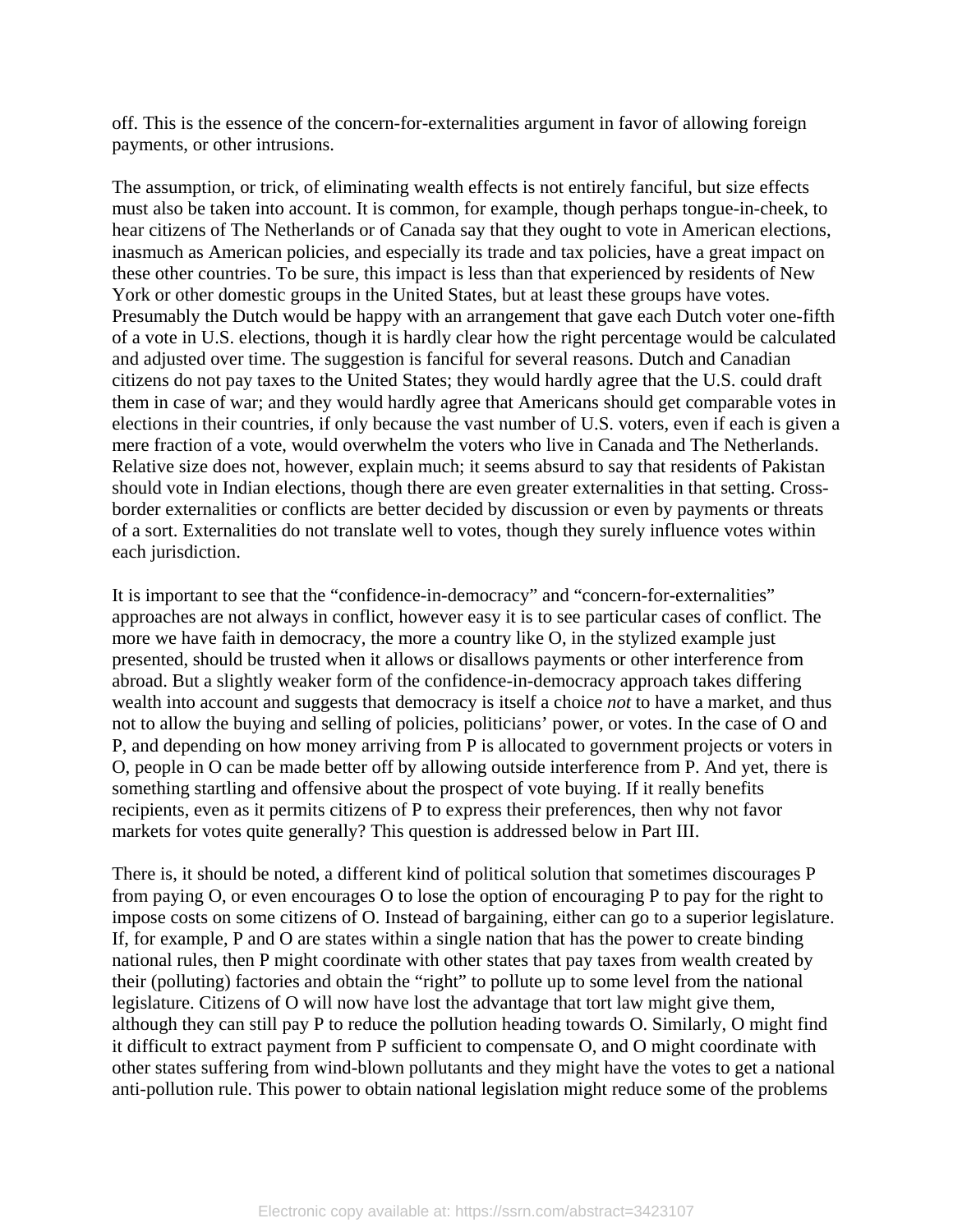emphasized here, unless the national legislature is also captured by wealth effects. In the case where O and P are not states within a nation, but sovereign and separate nations, the possibility of law taking charge is diminished. Countries like O might seek international treaties, but these can be ignored; they might try to involve the United Nations in the same way that states try to combine interests and impose rules by a national government, but again these rules have much less power. The European Union is a nice example of an intermediate "solution," and it is no surprise that some of its rules are welcome by some member countries but much resented by others.

In sum, there is something of a conflict between confidence-in-democracy and a concern for positive and negative externalities. Within the United States, and in other countries that allow cross-border contributions to political campaigns, it is common for residents of one state to contribute to candidates or causes in another. It is even more common for individuals to refuse to buy goods from other states, or to go out of their way to visit or patronize other states. The usual justification draws on externalities; people are affected, and sometimes simply morally offended (or thrilled) by what happens in other jurisdictions. We have already seen that it is difficult to limit this argument, and that it is often in conflict with a faith-in-democracy in the receiving jurisdiction. The conflict can be eliminated as an intellectual matter if we take the confidence-indemocracy argument further than is usually done, by reasoning that a jurisdiction can simply legislate that it welcomes – or forbids – outside contributions, with or without limits. In any event, when applied to real cases, such attempts to resolve the tension between democratic principles and worrisome externalities, leads to the observation that one's views on cross-border contributions, whether in-kind or in cash, and even contributions within a single jurisdiction (which is to say debates about the wisdom of limiting private financing of political campaigns), quickly reflects the observer's preferences about the winners and losers. Those who contribute to causes that are later seen as obviously correct and moral are regarded as heroes, while those who fund causes or officials that come to be seen as destructive are regarded as reprehensible or even criminal. As before, the continuing task here is to identify nonpolitical arguments for one rule or another.

#### III. Money in Politics

Consider first the familiar problem of vote buying. It is unlawful in virtually every jurisdiction for one judge to pay another to change his or her vote. Similarly, it is generally regarded as wrongful for me to pay my neighbor in cash so that he will vote for my favorite candidate, though secret ballots make enforcement, and therefore such agreements, difficult. On the other hand, I may discuss the coming election with my neighbor and even take time off from work (and thus lose money) to try to influence my neighbor to vote as I prefer. An economist would point out that, in this last example, my sacrifice along with the fact that my neighbor does not receive anything of value, shows that I have a strong belief or preference, while the neighbor is only receiving information. Payment in such a case might truly satisfy intense preferences, and thus increase overall utility. It seems acceptable to say to a neighbor: "I want you and others to vote for X. If X wins the election, I will give \$1,000 to your favorite charity, in order to encourage you to vote for X." My intensity and the fact that the voter is not personally enriched seems decisive. It is common, on the other hand, for legislators, or friends in a restaurant where food is shared, to "buy" a vote by agreeing to vote or order food in a way that gives both parties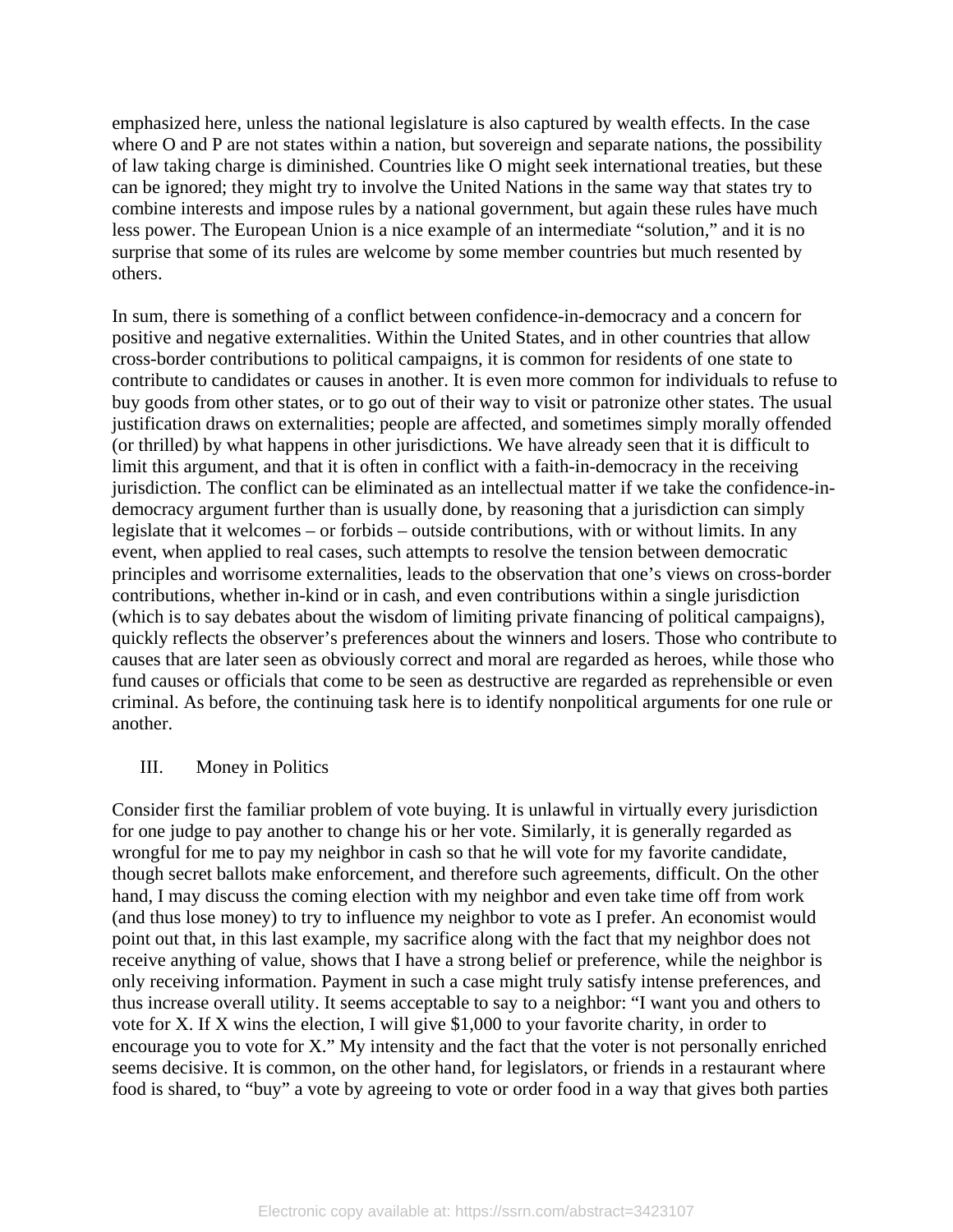the thing he or she wants most. It might seem unacceptable to *pay* one friend to order a certain dish, but that is because of the external effect on other friends in the group. In addition, differential wealth distribution reduces our confidence that a payment genuinely shows that one party has a greater preference than another.

We are ready to see campaign finance issues, within a single jurisdiction, in a new light. Current law in virtually every jurisdiction forbids direct vote buying but permits and even protects a willing buyer who is eager to buy votes indirectly through advertising and other campaign expenditures. If direct vote buying were permitted, we would expect buyers to look first to unlikely, unmotivated, or simply indifferent voters, as a source of eager sellers.<sup>[16](#page-9-0)</sup> These citizens do not place great value on their votes, and would likely sell a vote at a very low price. If buyers need a great number of votes, they will eventually need to buy from more motivated voters, who either enjoy voting or, more likely have stronger preferences about the outcome and, irrationally perhaps, believe their votes might be decisive. If this second group can be identified and tends to be the same from election to election, then their members will, by virtue of their strong preferences and constant participation in elections, set the legal rules over time. It is therefore not surprising that this group establishes rules against vote buying. It is as if they know that their votes will be less influential if a buyer can amass the votes of the unmotivated voters, who would otherwise be likely to stay home or randomly distribute votes in ways that do not affect the outcomes in most elections. Only rarely will very highly motivated buyers of votes need to go so far as to buy the more expensive votes held by the highly motivated voters, who are typically dispersed or only loosely coordinated. If the unmotivated citizens have some say in the initial rules, or the government or constitution sets the rules early on with an eye on their later impact, it would not be surprising to see laws protecting the unmotivated voters against whipsaw, as it is called in the corporate and securities law literature.<sup>[17](#page-9-1)</sup> As a practical matter they should be expected to constitutionalize restrictions against vote buying. The unmotivated voters are numerous but not organized. If only they could combine forces, they would see that a party that bought many of their votes has purchased something quite valuable, and the sellers would therefore design a rule that gave each seller an amount equal to the highest price paid to any seller.<sup>[18](#page-9-2)</sup> Alternatively, the motivated voters might (and do) develop a rule that banned the purchase of votes, knowing they would be outvoted by a party that bought a substantial set of votes from those who attached a lower value to voting.

The analysis is more complicated, but perhaps more rather than less convincing, when wealth differentials are added more completely to the picture. If poorer voters are as motivated to vote as more fortunate citizens, they might still favor a rule that allows the sale of votes, because some interest group will offer more money (or other benefits) than the vote is worth to any individual. This is especially so when each voter knows that solving the collective action problem among voters is difficult. If I know that my vote is just one of many, I will surely accept a dollar for my vote, for it is essentially worth nothing to me, unless I think that holding out will raise the price. What drives up the price is likely to be competition from other prospective

<span id="page-9-0"></span><sup>&</sup>lt;sup>16</sup> A more expansive version of the argument found in this Part can be found in Saul Levmore, Voting with Intensity, 53 Stanford Law Journal 159 (2000).

<span id="page-9-1"></span><sup>&</sup>lt;sup>17</sup> See Levmore, supra note 16. Inasmuch as voter turnout in India is relatively high, they are referred to here as unmotivated, while the cited literature thinks of them as "unlikely."

<span id="page-9-2"></span><sup>&</sup>lt;sup>18</sup> This is what happens in securities law in many countries, as in the Unites States' Williams Act.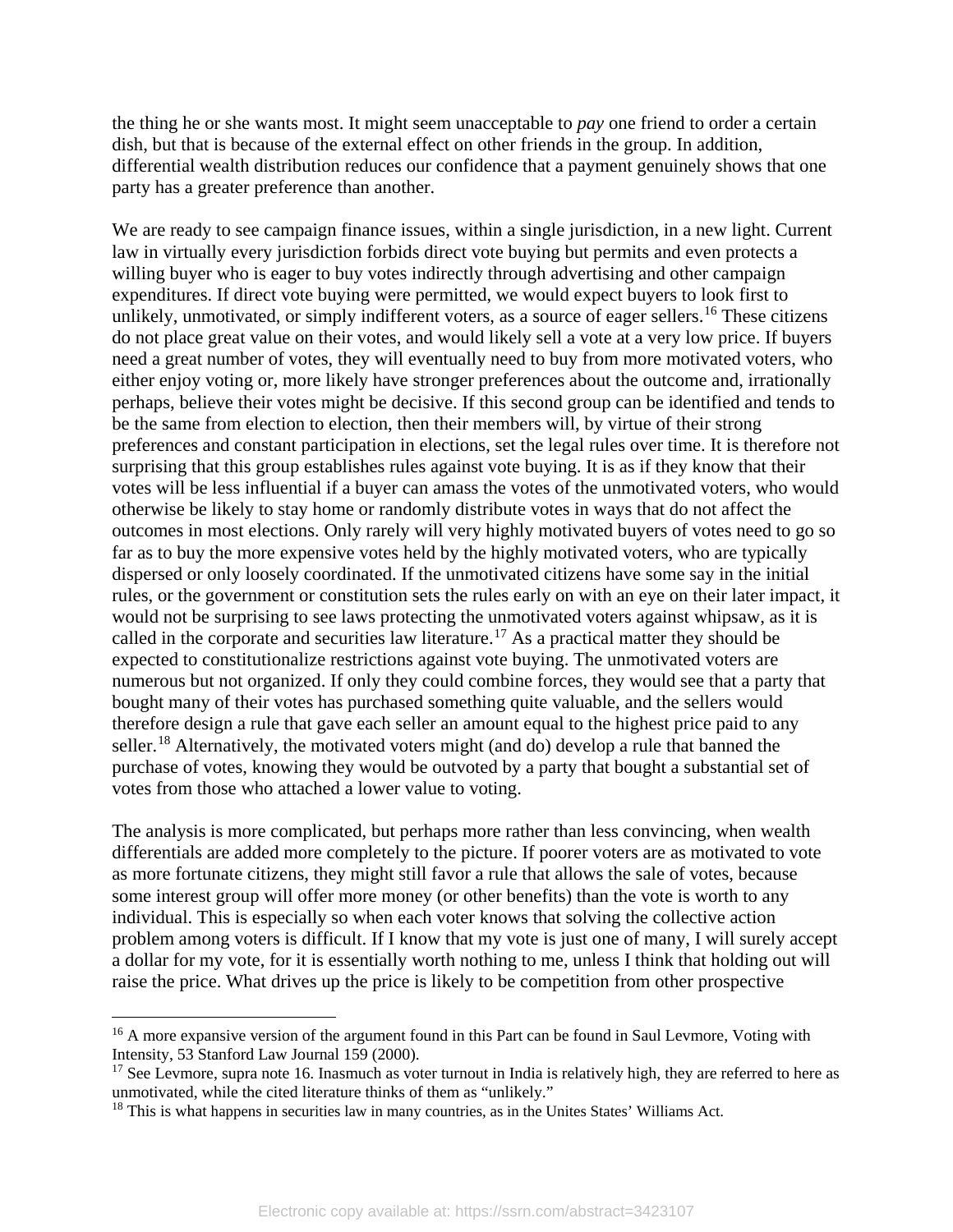buyers. The buyer of votes like mine needs to offer enough to discourage competitors from an auction for votes like mine. In public choice terms, the result is interesting and close to what we observe. Those who can solve the collective action problem, like a large corporation that stands to gain from a specific government policy, will find it worthwhile to give money to the candidate or party it expects to win. The recipient needs this money to defeat opponents or simply to enjoy life. In turn, the receiving party will spend much of this money "buying" votes from those who cannot solve their collection problem. No one will pay \$3 to a CEO for his vote, and expect much in return. But the CEO might pay thousands of dollars to gain favor with a person or party that is likely to be in a position to award contracts or other favors, knowing that the recipient will use this money to pay \$3 per vote to voters who are not organized and not particularly motivated.

There is more to the story from the point of view of those who are not particularly motivated and who have little expectation of forming coalitions. As we have seen, they will benefit if parties or other entities compete for their votes, but we have not yet touched on the question of whether they (rather than the empowered voters or interest groups) benefit from a ban on vote buying. If there is an effective ban of this kind, interest groups will turn to non-monetary benefits. They may make extravagant campaign promises or hold lavish meetings, or pay for campaign workers to go from home to home to try to convince (what I have called) unmotivated people to vote one way or another. All this is less attractive to the recipients than is cash; it is also, and perhaps of greater interest to see that it is, an inefficient waste of resources. The money spent on nonmonetary inducements is largely a waste of resources compared to cash. Cash allows each recipient can spend on goods he or she truly wants. From the point of view of poorer voters who are not organized, it is likely that vote selling is more attractive than its likely alternatives. To be sure, this claim ignores other arguments including the idea that many poor people, along with their more fortunate fellow citizens, think of voting as a matter of dignity, and thus favor its inalienability. As is apparent, the discussion here has focused on two important arguments, labeled as confidence-in-democracy and concern-for-externalities, and it has not insisted that there are no other reasons to fear even limited vote buying. As emphasized shortly, the case for vote buying is a second-best one.

#### IV. Conclusion

In the best of all worlds, significant resources would be spent providing public goods that really benefit the citizenry. Few resources would be wasted on campaign strategies or on inefficient favors eventually handed out as pay-back to those who contribute to the winning party in an election. But when the private interests of politicians and donors are unlikely to move in this direction, the second-best outcome could conceivably be a transfer of wealth from donors to those recipients who will accept small payments for their support. They may do so because they are unmotivated voters – because they know that one vote makes little difference, because they are not well organized into groups, because they have lost faith in government, or for a host of other reasons. The task of law is surely to move towards the first-best solution, in which governments provide useful public goods, and campaigns are limited to providing useful information to voters. In this first-best world, public goods are provided on the basis of taxes and votes that reflect the wisdom of crowds and the ability to pay. But when law has not succeeded in bringing a democracy to this state, it should be no surprise to see payments intended to impact politics in the ways described here. When compared to the most desirable forms of democracies,